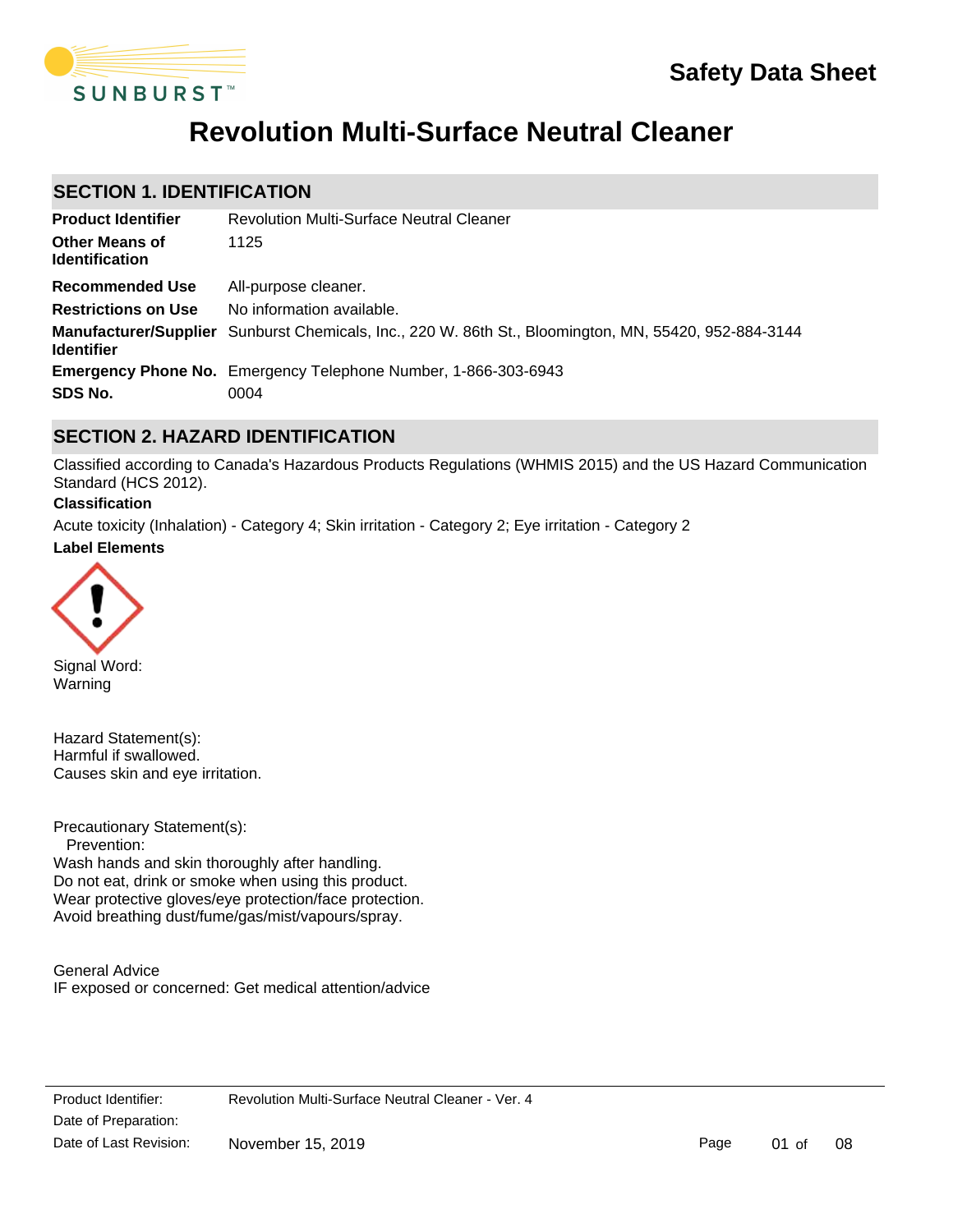Eyes

IF IN EYES: Rinse cautiously with water for several minutes. Remove contact lenses, if present and easy to do. Continue rinsing.

Immediately call a POISON CENTRE or doctor.

**Skin** IF ON SKIN: Wash with plenty of water. Take off contaminated clothing and wash it before reuse. If skin irritation occurs: Get medical advice or attention.

Inhalation IF INHALED: Call a POISON CENTRE or doctor if you feel unwell.

Ingestion

IF SWALLOWED: Call a POISON CENTRE or doctor if you feel unwell. IF SWALLOWED: Rinse mouth. Do NOT induce vomiting.

Storage:

Store locked up. Store in a well-ventilated place. Keep container tightly closed.

Disposal:

None

Dispose of contents and container in accordance with local, regional, national and international regulations.

## **Other Hazards**

Not applicable.

-----------------------------------------------------------------------------------------------------------

PRODUCT AT USE DILUTION Not a hazardous substance or mixture.

------------------------------------------------------------------------------------------------------------

Classification Category of Use Dilution: Not hazardous at use dilution.

## **SECTION 3. COMPOSITION/INFORMATION ON INGREDIENTS**

| <b>Chemical Name</b>      | <b>CAS No.</b> | %           | <b>Other Identifiers Other Names</b> |  |
|---------------------------|----------------|-------------|--------------------------------------|--|
| Polyethylene Glycol       | 25322-68-3     | 40-70       |                                      |  |
| Sodium lauryl sulfate     | $151 - 21 - 3$ | $20 - 40$   |                                      |  |
| Mixed Ethoxylated Alcohol | proprietary    | $10 - 20$   |                                      |  |
| Sodium Xylene Sulfonate   | 1300-72-7      | $3 - 7$     |                                      |  |
| Anti-foaming Agent        | proprietary.   | $1 - 3$     |                                      |  |
| Fragrance.                | proprietary    | $0 - 0.5$   |                                      |  |
| Acid Green 25             | 4403-90-1      | $0 - 0.001$ |                                      |  |

#### **Notes**

PRODUCT AT USE DILUTION

Contains ingredients listed above at weight % less than 0.5%

PRODUCT AT USE DILUTION No hazardous ingredients at dilution level.

Date of Preparation: Product Identifier: Revolution Multi-Surface Neutral Cleaner - Ver. 4 Date of Last Revision: November 15, 2019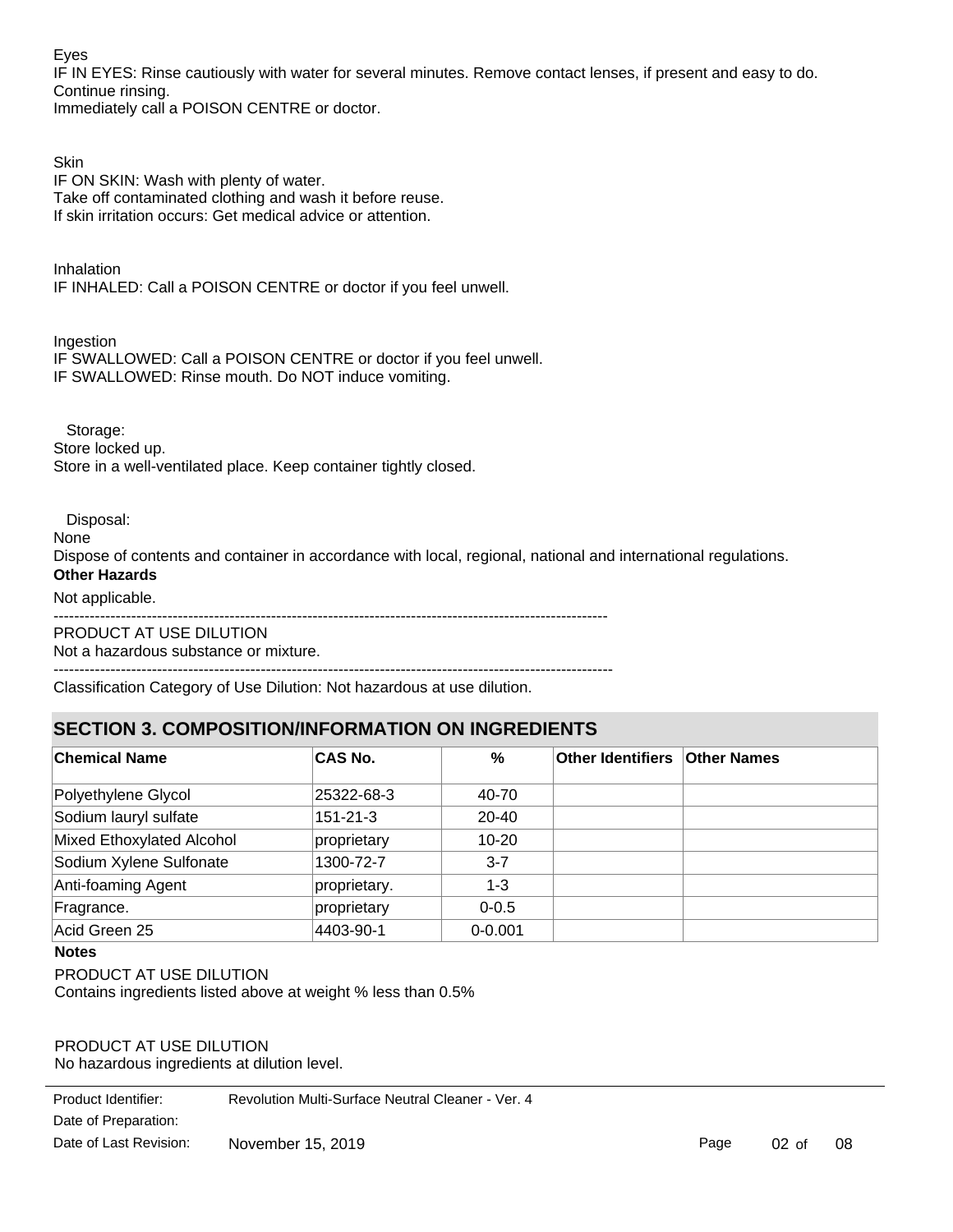## **SECTION 4. FIRST-AID MEASURES**

#### **First-aid Measures**

#### **Inhalation**

Remove source of exposure or move to fresh air. Get medical advice or attention if you feel unwell or are concerned.

#### **Skin Contact**

Wash gently and thoroughly with lukewarm, gently flowing water and mild soap for 5 minutes. If symptoms persist, call a physician.

#### **Eye Contact**

Immediately rinse the contaminated eye(s) with lukewarm, gently flowing water for 15-20 minutes, while holding the eyelid(s) open. If eye irritation persists, get medical advice or attention.

#### **Ingestion**

Do NOT induce vomiting. Drink plenty of water. Never give anything by mouth to an unconscious person. If symptoms persist, call a physician.

#### **First-aid Comments**

Get medical advice or attention if you feel unwell or are concerned.

----------------------------------------------------------------------------------------------------------

PRODUCT AT USE DILUTION EYE CONTACT: Rinse with plenty of water.

SKIN CONTACT: Rinse with plenty of water.

INHALATION: Get medical attention if symptoms occur.

INGESTION: Rinse mouth. Get medical attention if symptoms occur. ----------------------------------------------------------------------------------------------------------.

#### **Most Important Symptoms and Effects, Acute and Delayed**

None known.

#### **Immediate Medical Attention and Special Treatment**

#### **Special Instructions**

Treat symptomatically.

## **SECTION 5. FIRE-FIGHTING MEASURES**

## **Extinguishing Media**

## **Suitable Extinguishing Media**

Water. Carbon dioxide (CO 2 ). Dry chemical. **Unsuitable Extinguishing Media** None known.

#### **Specific Hazards Arising from the Product**

Not sensitive to static discharge. Not sensitive to mechanical Impact.

#### **Special Protective Equipment and Precautions for Fire-fighters**

As in any fire, wear self-contained breathing apparatus pressure-demand, MSHA/NIOSH (approved or equivalent) and full protective gear.

As in any fire, wear self-contained breathing apparatus pressure-demand, MSHA/NIOSH (approved or equivalent) and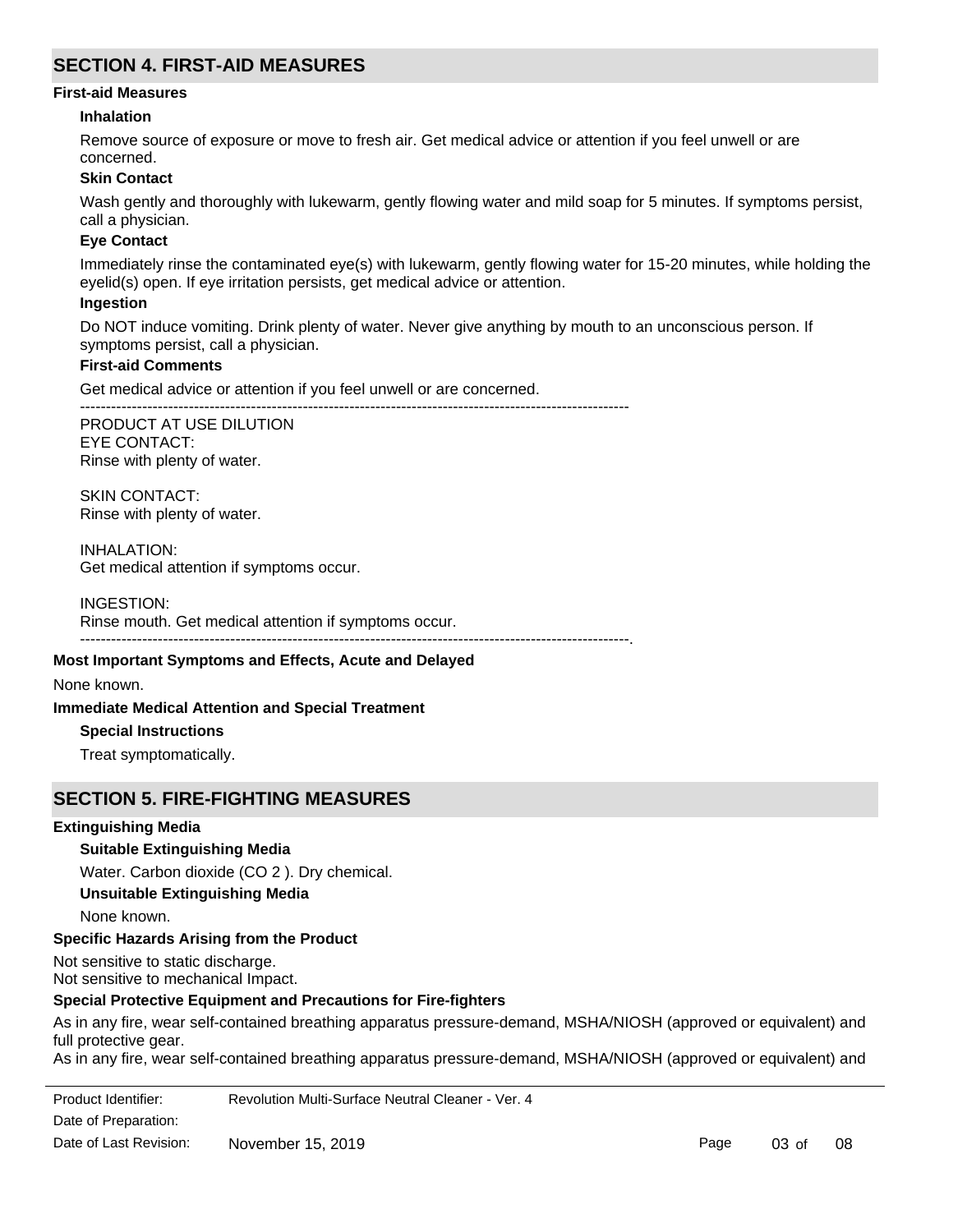## **SECTION 6. ACCIDENTAL RELEASE MEASURES**

#### **Personal Precautions, Protective Equipment, and Emergency Procedures**

Avoid contact with eyes. If spilled, take caution, as material can cause surfaces to become very slippery.

#### **Environmental Precautions**

Avoid release to the environment. Collect spillage. See Section 12 for additional Ecological Information. Dispose of contents/container to an approved waste disposal plant.

**Methods and Materials for Containment and Cleaning Up**

Collect and reuse if possible. Following product recovery, flush area with water.

#### **Other Information**

----------------------------------------------------------------------------------------------------------

## PRODUCT AT USE DILUTION

Personal precautions, protective equipment and emergency procedures: Avoid contact with skin, eyes and clothing. Do not breathe spray mist. Solution can cause surfaces to become slippery

Environmental precautions:

Avoid release to the environment. Rinse or mop up use solutions. Solutions may be flushed down sanitary sewer drains.

Methods and materials for containment and cleaning up: Prevent further leakage and leakage, mop or wipe up spilled solution. Rinse to drain. ----------------------------------------------------------------------------------------------------------.

# **SECTION 7. HANDLING AND STORAGE**

## **Precautions for Safe Handling**

Handle in accordance with good industrial hygiene and safety practice. Avoid contact with eyes.

## **Conditions for Safe Storage**

Keep container tightly closed. Keep container closed when not in use. Keep out of the reach of children.

#### ---------------------------------------------------------------------------------------------------------- PRODUCT AT USE DILUTION

## Precautions for Safe Handling:

Wash hands after handling. Handle in accordance with good industrial hygiene and safety practice.

Conditions for Safe Storage:

Keep out of reach of children. Store in suitable labeled containers.

----------------------------------------------------------------------------------------------------------.

## **SECTION 8. EXPOSURE CONTROLS/PERSONAL PROTECTION**

#### **Appropriate Engineering Controls**

Provide eyewash in work area, if contact or splash hazard exists.

## **Individual Protection Measures**

## **Eye/Face Protection**

Not required but it is good practice to wear safety glasses or chemical safety goggles.

#### **Skin Protection**

Rubber or vinyl gloves recommended when handling solid chemicals.

#### **Respiratory Protection**

Not normally required if product is used as directed. If exposure limits are exceeded or irritation is experienced, NIOSH/MSHA approved respiratory protection should be worn.

Product Identifier: Revolution Multi-Surface Neutral Cleaner - Ver. 4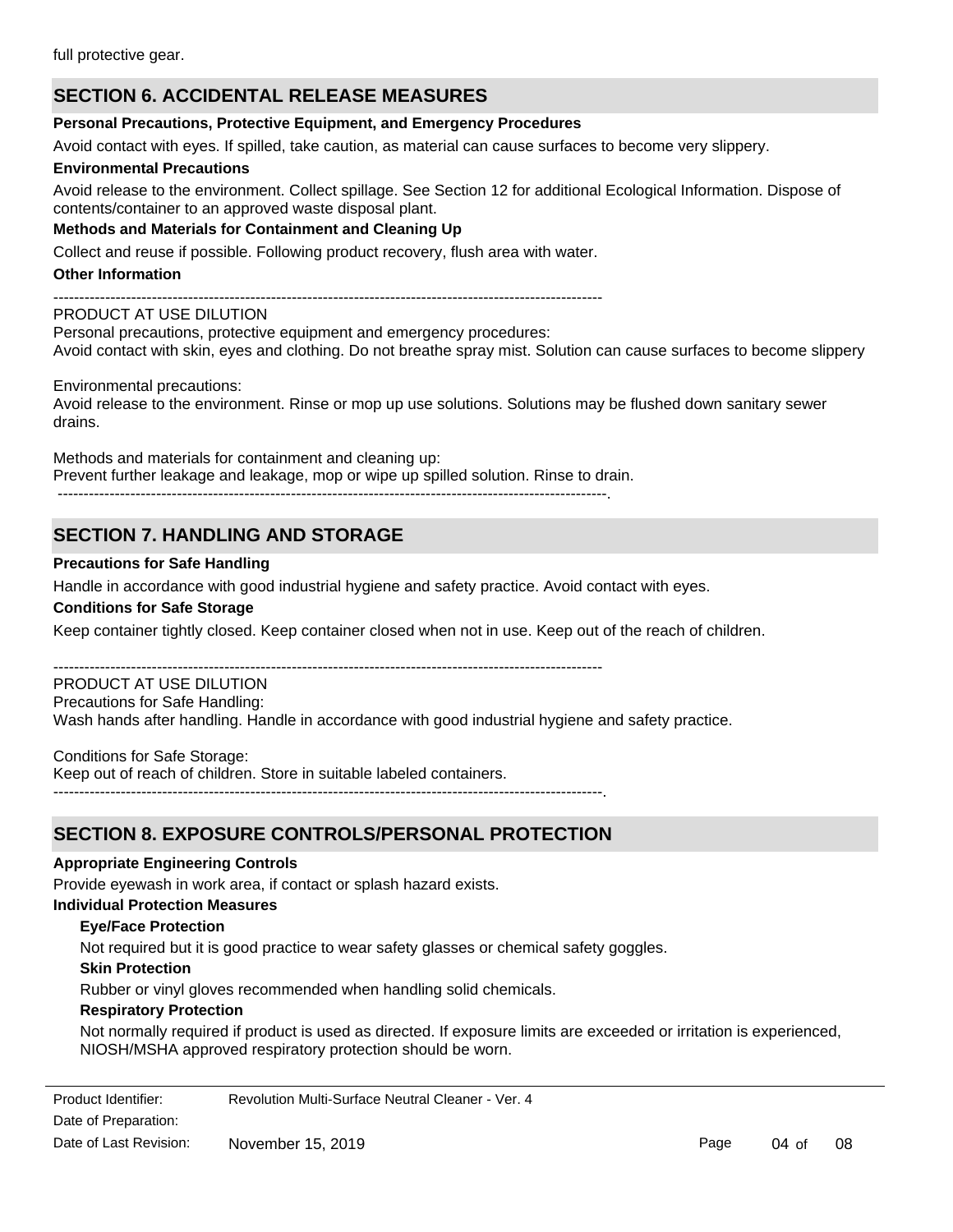## **SECTION 9. PHYSICAL AND CHEMICAL PROPERTIES**

| <b>Basic Physical and Chemical Properties</b>                |                                                      |
|--------------------------------------------------------------|------------------------------------------------------|
| Appearance                                                   | White.                                               |
| Odour                                                        | <b>Odourless</b>                                     |
| <b>Odour Threshold</b>                                       | Not available                                        |
| рH                                                           | Not available                                        |
| <b>Melting Point/Freezing Point</b>                          | 60 °C (140 °F) (melting); Not applicable (freezing)  |
| <b>Initial Boiling Point/Range</b>                           | Not available                                        |
| <b>Flash Point</b>                                           | Not available                                        |
| <b>Evaporation Rate</b>                                      | Not applicable                                       |
| Flammability (solid, gas)                                    | Not applicable                                       |
| <b>Upper/Lower Flammability or</b><br><b>Explosive Limit</b> | Not applicable (upper); Not applicable (lower)       |
| <b>Vapour Pressure</b>                                       | Not applicable                                       |
| Vapour Density (air = 1)                                     | Not applicable                                       |
| <b>Relative Density (water = 1)</b>                          | Not available                                        |
| <b>Solubility</b>                                            | Soluble in water; Not available (in other liquids)   |
| <b>Partition Coefficient,</b><br>n-Octanol/Water (Log Kow)   | Not applicable                                       |
| <b>Auto-ignition Temperature</b>                             | Not applicable                                       |
| <b>Decomposition Temperature</b>                             | Not available                                        |
| <b>Viscosity</b>                                             | Not applicable (kinematic); Not applicable (dynamic) |
| <b>Other Information</b>                                     |                                                      |
| <b>Physical State</b>                                        | Solid                                                |
| <b>Use Dilution</b>                                          | Use dilution pH is 7.0 - 9.0 pH                      |
| <b>VOC Content</b>                                           | VOC Content $(\%) =$<br>0%                           |

## **SECTION 10. STABILITY AND REACTIVITY**

**Chemical Stability** Normally stable. **Conditions to Avoid** None known. **Incompatible Materials** None known. **Hazardous Decomposition Products** None known. **Possibility of Hazardous Reactions** None expected under normal conditions of storage and use. **Reactivity** None known.

## **SECTION 11. TOXICOLOGICAL INFORMATION**

**Acute Toxicity** Eye contact; skin contact. **Likely Routes of Exposure**

LC50: No information was located. Date of Preparation: Product Identifier: Revolution Multi-Surface Neutral Cleaner - Ver. 4 Date of Last Revision: November 15, 2019

Page 05 of 08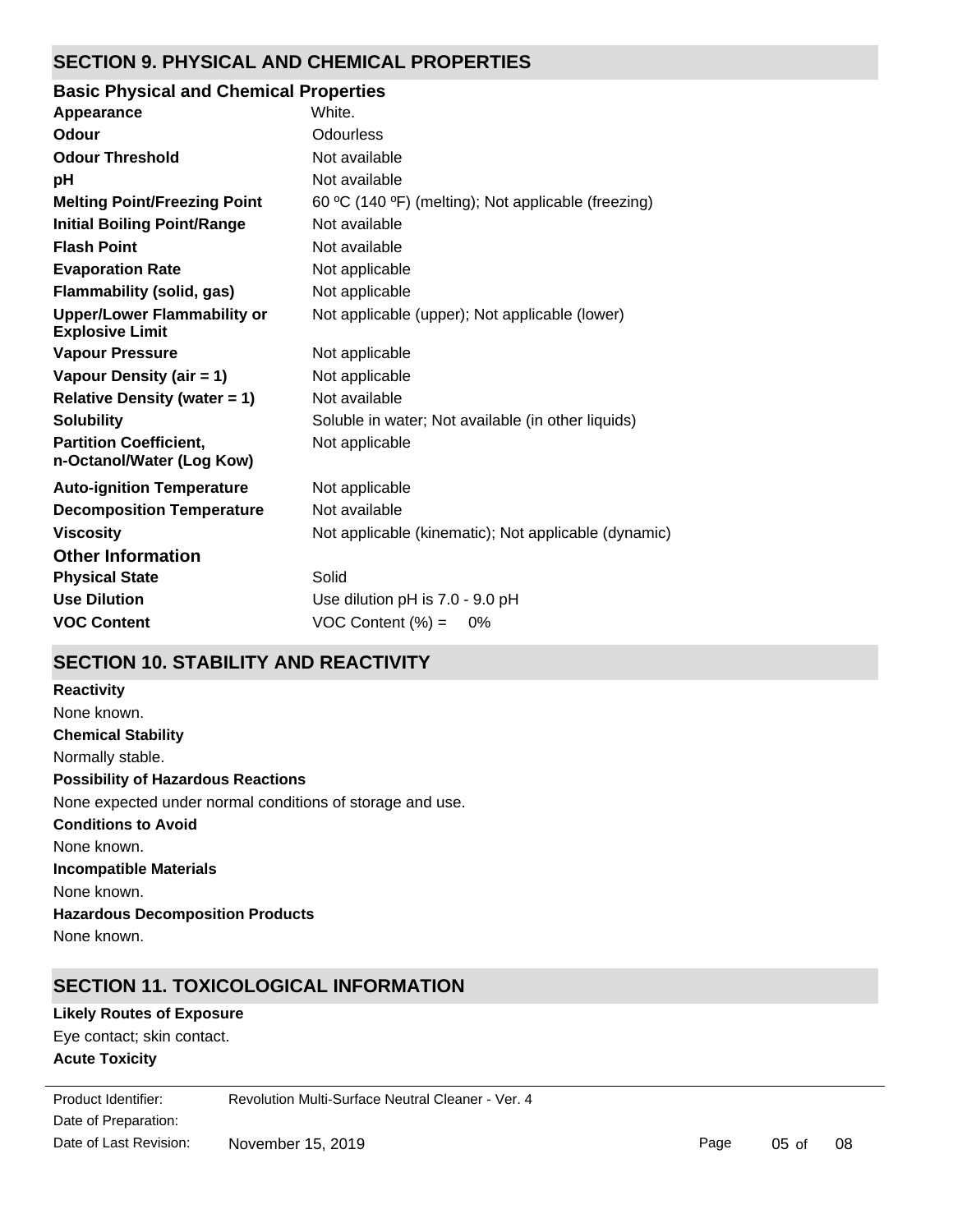LC50: No information was located. LD50 (oral): No information was located. **Skin Corrosion/Irritation** Causes skin irritation. **Serious Eye Damage/Irritation** Contact with eyes may cause irritation. **STOT (Specific Target Organ Toxicity) - Single Exposure Inhalation** May cause irritation of respiratory tract. **Ingestion** Harmful if swallowed. Ingestion may cause gastrointestinal irritation, nausea, vomiting and diarrhea. No information available. **STOT (Specific Target Organ Toxicity) - Repeated Exposure Respiratory and/or Skin Sensitization** No information available. **Carcinogenicity** Not a carcinogen. **Development of Offspring** No information was located. **Reproductive Toxicity** No information was located. **Germ Cell Mutagenicity** Not mutagenic. **Interactive Effects** No information was located. **Other Information** PRODUCT AT USE DILUTION LD50 (dermal): No information was located. **Sexual Function and Fertility Effects on or via Lactation** No information was located. No information was located. **Aspiration Hazard**

Inhalation: Health injuries are not known or expected under normal use. Eye Contact: Health injuries are not known or expected under normal use. Skin Contact: Health injuries are not known or expected under normal use. Ingestion: Health injuries are not known or expected under normal use.

---------------------------------------------------------------------------------------

## **SECTION 12. ECOLOGICAL INFORMATION**

#### **Ecotoxicity**

Harmful to aquatic life. **Acute Aquatic Toxicity**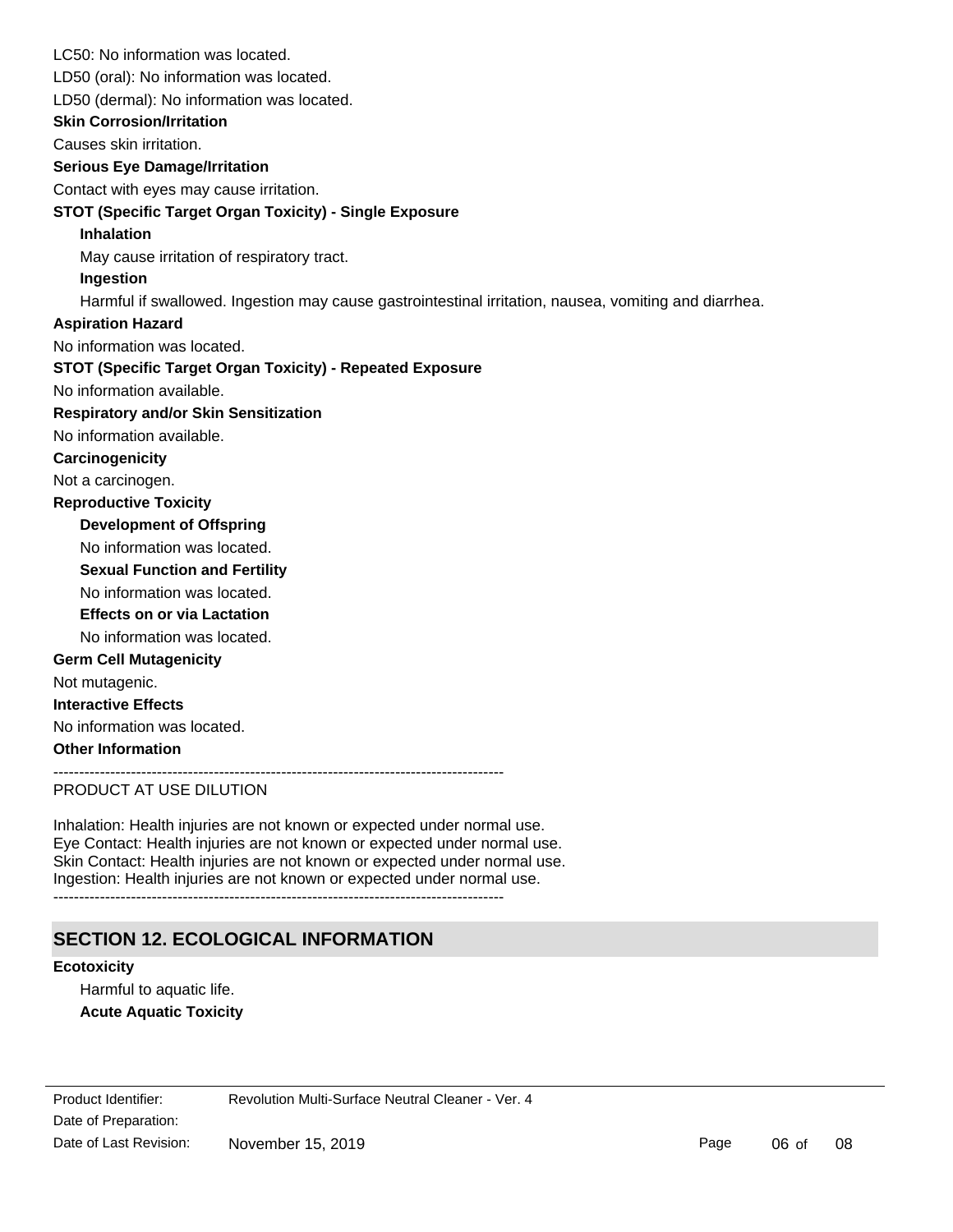| <b>Chemical Name</b>  | <b>LC50 Fish</b>    | <b>IEC50 Crustacea</b>                                | <b>ErC50 Aquatic</b><br><b>Plants</b> | ErC50 Algae    |
|-----------------------|---------------------|-------------------------------------------------------|---------------------------------------|----------------|
| Sodium lauryl sulfate | 0.59 mg/L (96-hour) | 10.4 mg/L (Daphnia<br>magna (water flea);<br>24-hour) | Not available                         | Not available  |
| Anti-foaming Agent    | Not applicable      | Not applicable                                        | Not applicable                        | Not applicable |

## **Persistence and Degradability**

## No information available.

**Bioaccumulative Potential**

No information available.

**Mobility in Soil**

No information was located.

## **Other Adverse Effects**

There is no information available.

## **SECTION 13. DISPOSAL CONSIDERATIONS**

## **Disposal Methods**

Dispose of contents and container in accordance with local, regional, national and international regulations.

## **SECTION 14. TRANSPORT INFORMATION**

Not regulated under Canadian TDG regulations. Not regulated under US DOT Regulations.

**Environmental Hazards** Not applicable

**Special Precautions** Not applicable

## **Transport in Bulk According to Annex II of MARPOL 73/78 and the IBC Code**

Not applicable

## **SECTION 15. REGULATORY INFORMATION**

## **Safety, Health and Environmental Regulations**

## **Canada**

## **Domestic Substances List (DSL) / Non-Domestic Substances List (NDSL)**

All ingredients are listed on the DSL/NDSL.

## **USA**

## **Toxic Substances Control Act (TSCA) Section 8(b)**

All ingredients are listed on the TSCA Inventory.

**Additional USA Regulatory Lists**

## SARA Title III - Section 313:

Section 313 of Title III of the Superfund Amendments and Reauthorization Act of 1986 (SARA). This product does not contain any chemicals which are subject to the reporting requirements of the Act and Title 40 of the Code of Federal Regulations, Part 372.

SARA Title III - Section 311/312:

| Acute Health Hazard               | N٥ |    |
|-----------------------------------|----|----|
| Chronic Health Hazard             | N٥ |    |
| Fire Hazard                       | No |    |
| Sudden Release of Pressure Hazard |    | N٥ |
| Reactive Hazard                   |    | N٥ |